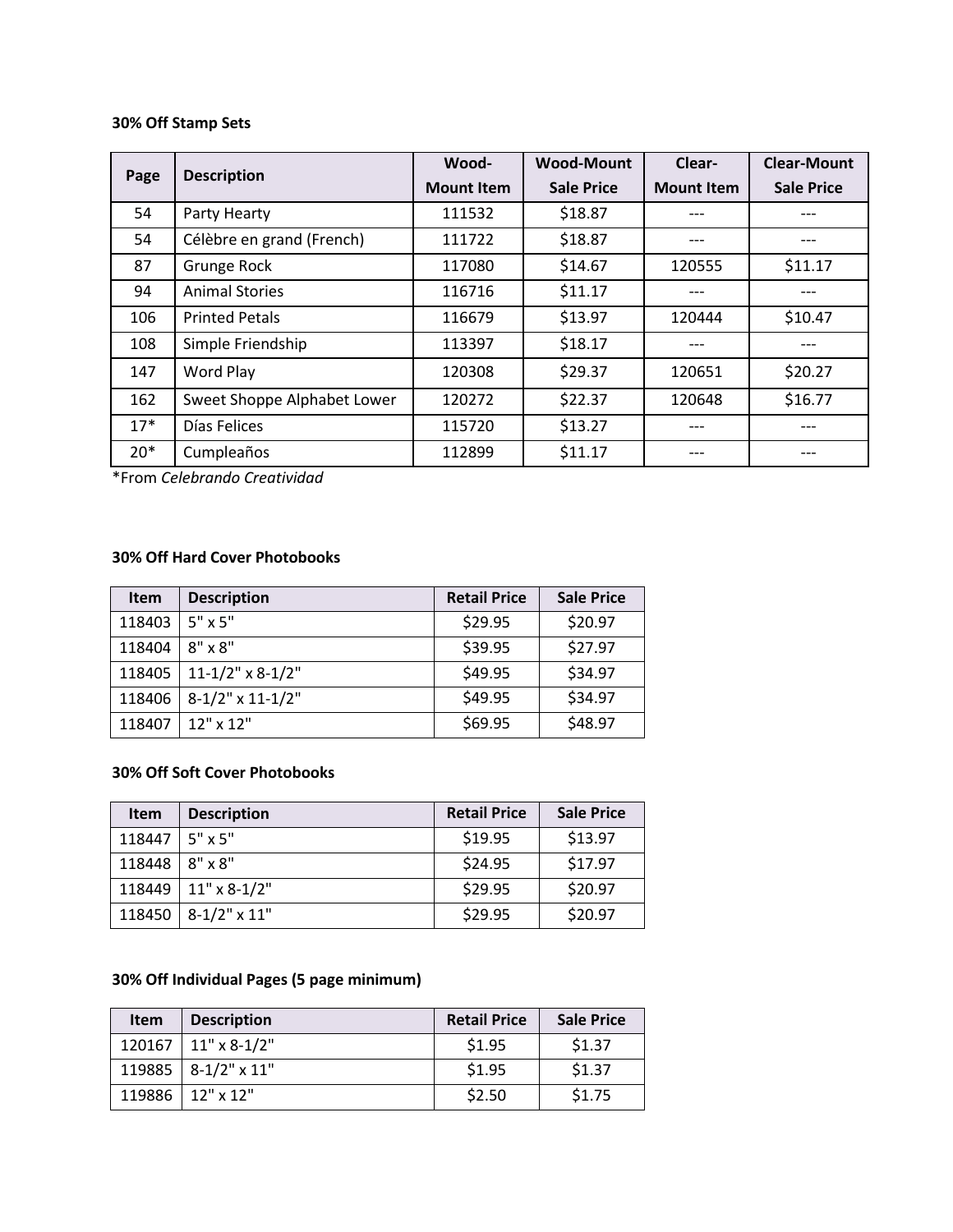# **30% Off Additional Double-Sided Photobook Pages**

| <b>Item</b> | <b>Description</b>        | <b>Retail Price</b> | <b>Sale Price</b> |
|-------------|---------------------------|---------------------|-------------------|
| 118442      | 5" x 5" (hard cover)      | \$0.95              | \$0.67            |
| 118443      | 8" x 8" (hard cover)      | \$1.50              | \$1.05            |
| 118444      | 11" x 8-1/2" (hard cover) | \$1.95              | \$1.37            |
| 118445      | 8-1/2" x 11" (hard cover) | \$1.95              | \$1.37            |
| 118446      | 12" x 12" (hard cover)    | \$2.95              | \$2.07            |
| 118451      | 5" x 5" (soft cover)      | \$0.95              | \$0.67            |
| 118452      | 8" x 8" (soft cover)      | \$1.50              | \$1.05            |
| 118453      | 11" x 8-1/2" (soft cover) | \$1.95              | \$1.37            |
| 118454      | 8-1/2" x 11" (soft cover) | \$1.95              | \$1.37            |

## **30% Off Digital Download Bundles**

## Bundle 1

| <b>Item</b>                     | <b>Description</b>                       | <b>Retail Price</b> |
|---------------------------------|------------------------------------------|---------------------|
| 124229                          | Sunset Serenade Kit                      | \$4.95              |
| 125754                          | Sunset Serenade Stamp Brush Set          | \$7.95              |
| 122133                          | Jewelry Tag Punch                        | \$0.95              |
| 125753                          | Hip & Handsome Overlays Stamp Brush Set  | \$5.95              |
| 124465                          | Nursery Alphabet Letters Stamp Brush Set | \$9.95              |
|                                 | <b>Total Retail Price</b>                | \$29.75             |
| <b>Bundle Price (Save 30%!)</b> |                                          | \$20.83             |

## Bundle 2

| <b>Item</b>                           | <b>Description</b>                          | <b>Retail Price</b> |
|---------------------------------------|---------------------------------------------|---------------------|
| 124408                                | First Edition Digital Designer Series Paper | \$3.95              |
| 124409                                | First Edition Stamp Brush Set               | \$1.95              |
| 124413                                | First Edition Alphabet Stamp Brush Set      | \$9.95              |
| 122164                                | Antique Brads Pack                          | \$1.95              |
| 121432                                | Paper Daisies Kit                           | \$3.95              |
| Seam Binding II Ribbon Pack<br>124020 |                                             | \$3.95              |
| 124330                                | <b>Basic Pearls and Rhinestones</b>         | \$1.95              |
| <b>Total Retail Price</b>             |                                             | \$27.65             |
| <b>Bundle Price (Save 30%!)</b>       |                                             | \$19.36             |